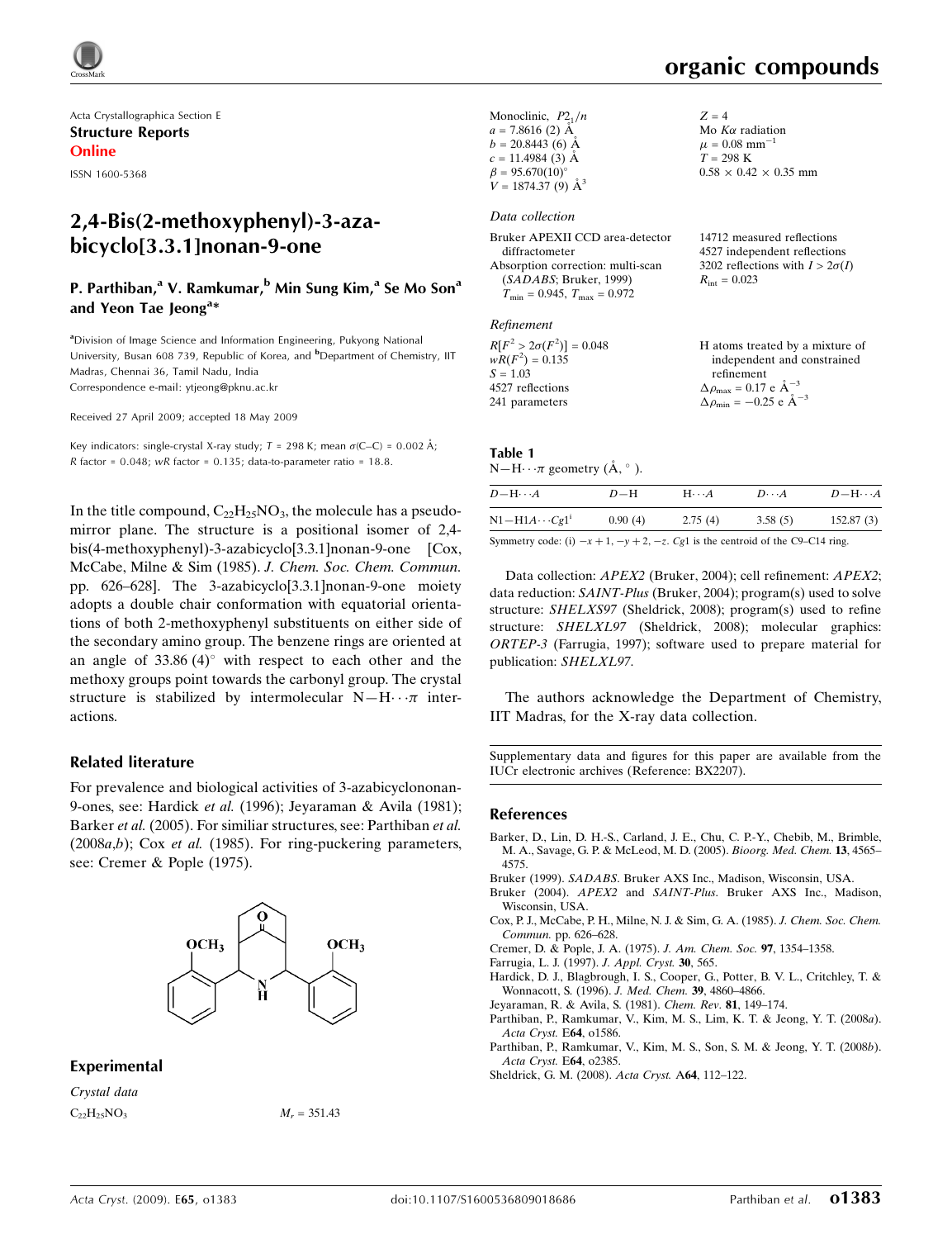# **supporting information**

*Acta Cryst.* (2009). E**65**, o1383 [doi:10.1107/S1600536809018686]

# **2,4-Bis(2-methoxyphenyl)-3-azabicyclo[3.3.1]nonan-9-one**

### **P. Parthiban, V. Ramkumar, Min Sung Kim, Se Mo Son and Yeon Tae Jeong**

#### **S1. Comment**

Widespread interest in the chemistry of 3-azabicyclononan-9-ones is due to their presence in numerous naturally occurring alkaloids and broad spectrum biological activities (Jeyaraman & Avila, 1981; Hardick *et al.*, 1996; Barker *et al.*, 2005). Since the stereochemistry plays a crucial role in eliciting the biological response, it is immense to establish the stereochemistry of the biologically important molecules. Even though similar compounds show double chair conformation (Parthiban *et al.*, 2008a,b), we have carried out the single-crystal XRD study for the title compound to know the impact of comparatively bulkier methoxy substituent on *ortho* position of the phenyl group, attached on either side of the secondary amino group.The molecule has a pseudo mirror plane.The structure is a positional isomer of 2,4- Bis(p-methoxyphenyl)-3-azabicyclo(3.3.1)nonan-9-one (Cox *et al.*, 1985). The title compound C<sub>22</sub>H<sub>25</sub>NO<sub>3</sub>, exists in double chair conformation with an equatorial orientation of the *ortho*-methoxyphenyl group on both sides of the secondary amino group with the torsion angle of C8—C2—C1—C9 and C8—C6—C7—C15 are -179.66 (3) and -179.76 (4)°, respectively. In both aryl groups, the methoxy substituent point towards the carbonyl group at an angle of  $33.86$  (4) $\degree$  to each other. A study of torsion angles, asymmetry parameters and least-squares plane calculation shows that the piperidine ring adopts near ideal chair conformation with the deviation of ring atoms N1 and C8 from the C1/C2/C6/C7 plane by -0.641 (3) and 0.718 (3) Å, respectively;  $Q_T = 0.6101$  (15) Å, q(2)= 0.0490 (15) Å, q(3)=  $-0.6081$  (15) Å,  $\theta$  = 175.41 (14)° (Cremer & Pople, 1975) whereas the cyclohexane ring atoms C4 and C8 deviate from the C2/C3/C5/C6 plane by -0.537 (4) and 0.710 (3) Å, respectively;  $Q_T = 0.5528$  (17) Å, q(2)= 0.1286 (17) Å, q(3)=  $-0.5376$  (17) Å,  $\theta$  = 166.55 (18)°.

#### **S2. Experimental**

A mixture of cyclohexanone (4.90 g) and *ortho*-methoxybenzaldehyde (13.62 g) was added to a warm solution of ammonium acetate (5.78 g) in 50 ml of absolute ethanol. The mixture was gently warmed with stirring till the yellow color was formed during the mixing of the reactants and then allowed to stirring at room temperature up to the formation of product. At the end, the crude azabicyclic ketone was separated by filtration and washed with 1:5 ethanol–ether mixture till the solid became colorless. Recrystallization of the compound from ethanol gave X-ray diffraction quality crystals of 2,4-bis(2-methoxyphenyl)-3-azabicyclo[3.3.1]nonan-9-one.

#### **S3. Refinement**

Nitrogen H atoms were located in a difference Fourier map and refined isotropically. Other H atoms were fixed geometrically and allowed to ride on the parent C atoms, with aromatic C—H = 0.93 Å, aliphatic C—H = 0.98 Å and methylen C—H = 0.97 Å. The displacement parameters were set for phenyl, methylen and aliphatic H atoms at  $U_{iso}(H)$  =  $1.2U_{eq}(C)$ .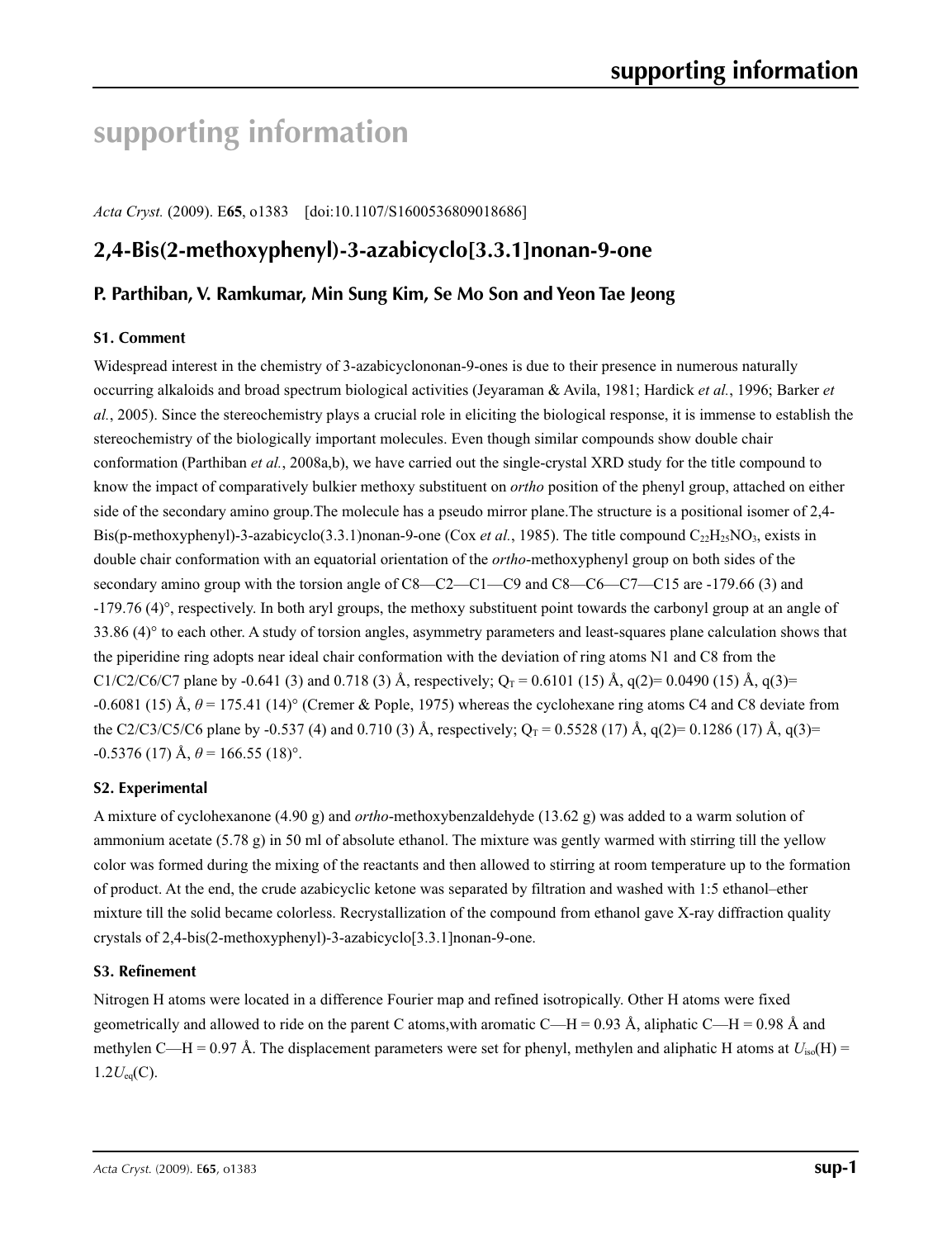

# **Figure 1**

View of the title molecule with atoms represented as 30% probability ellipsoids.



## **Figure 2**

The N—H···*π* interactions.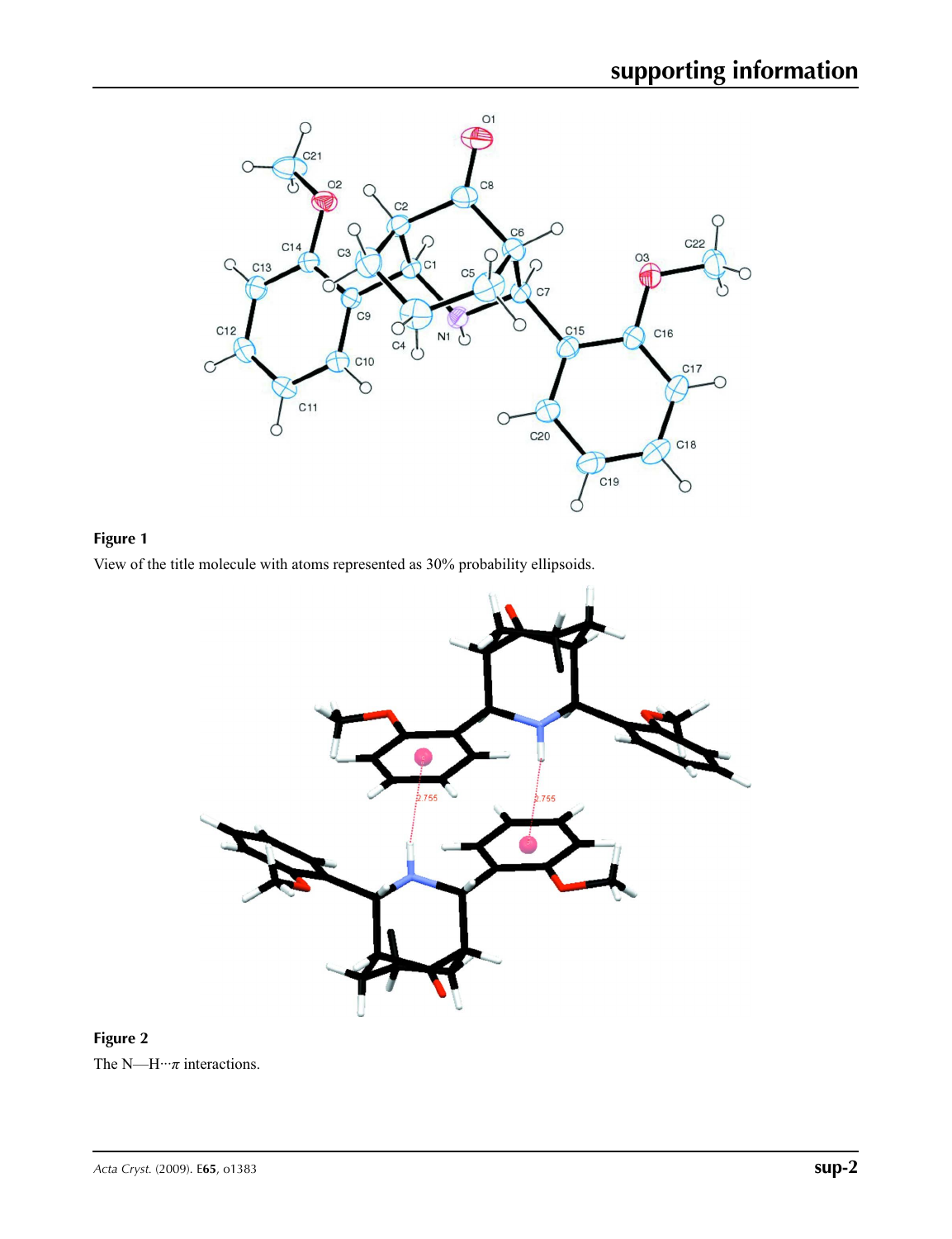#### **2,4-Bis(2-methoxyphenyl)-3-azabicyclo[3.3.1]nonan-9-one**

#### *Crystal data*

 $C_{22}H_{25}NO_3$  $M_r = 351.43$ Monoclinic, *P*21/*n* Hall symbol: -P 2yn  $a = 7.8616(2)$  Å  $b = 20.8443(6)$  Å  $c = 11.4984(3)$  Å  $\beta$  = 95.867 (1)<sup>o</sup>  $V = 1874.37(9)$  Å<sup>3</sup>  $Z = 4$ 

#### *Data collection*

| Bruker APEXII CCD area-detector          | 14712 measured reflections                                              |
|------------------------------------------|-------------------------------------------------------------------------|
| diffractometer                           | 4527 independent reflections                                            |
| Radiation source: fine-focus sealed tube | 3202 reflections with $I > 2\sigma(I)$                                  |
| Graphite monochromator                   | $R_{\text{int}} = 0.023$                                                |
| $\varphi$ and $\omega$ scans             | $\theta_{\text{max}} = 28.3^{\circ}, \theta_{\text{min}} = 2.0^{\circ}$ |
| Absorption correction: multi-scan        | $h = -9 \rightarrow 10$                                                 |
| (SADABS; Bruker, 1999)                   | $k = -27 \rightarrow 26$                                                |
| $T_{\min}$ = 0.945, $T_{\max}$ = 0.972   | $l = -15 \rightarrow 13$                                                |
|                                          |                                                                         |

#### *Refinement*

| Refinement on $F^2$                             | Secondary atom site location: difference Fourier            |
|-------------------------------------------------|-------------------------------------------------------------|
| Least-squares matrix: full                      | map                                                         |
| $R[F^2 > 2\sigma(F^2)] = 0.048$                 | Hydrogen site location: inferred from                       |
| $wR(F^2) = 0.135$                               | neighbouring sites                                          |
| $S = 1.03$                                      | H atoms treated by a mixture of independent                 |
| 4527 reflections                                | and constrained refinement                                  |
| 241 parameters                                  | $w = 1/[\sigma^2(F_0^2) + (0.065P)^2 + 0.3026P]$            |
| 0 restraints                                    | where $P = (F_0^2 + 2F_c^2)/3$                              |
| Primary atom site location: structure invariant | $(\Delta/\sigma)_{\text{max}} = 0.001$                      |
| direct methods                                  | $\Delta\rho_{\text{max}} = 0.17 \text{ e } \text{\AA}^{-3}$ |
|                                                 | $\Delta\rho_{\rm min} = -0.25$ e Å <sup>-3</sup>            |

 $F(000) = 752$  $D_x = 1.245$  Mg m<sup>-3</sup>

 $\theta$  = 2.6–27.0°  $\mu = 0.08$  mm<sup>-1</sup> *T* = 298 K Block, colourless  $0.58 \times 0.42 \times 0.35$  mm

Mo *Kα* radiation, *λ* = 0.71073 Å Cell parameters from 4251 reflections

#### *Special details*

**Geometry**. All e.s.d.'s (except the e.s.d. in the dihedral angle between two l.s. planes) are estimated using the full covariance matrix. The cell e.s.d.'s are taken into account individually in the estimation of e.s.d.'s in distances, angles and torsion angles; correlations between e.s.d.'s in cell parameters are only used when they are defined by crystal symmetry. An approximate (isotropic) treatment of cell e.s.d.'s is used for estimating e.s.d.'s involving l.s. planes. **Refinement**. Refinement of  $F^2$  against ALL reflections. The weighted *R*-factor  $wR$  and goodness of fit *S* are based on  $F^2$ , conventional *R*-factors *R* are based on *F*, with *F* set to zero for negative  $F^2$ . The threshold expression of  $F^2 > \sigma(F^2)$  is used only for calculating *R*-factors(gt) *etc*. and is not relevant to the choice of reflections for refinement. *R*-factors based on *F*<sup>2</sup> are statistically about twice as large as those based on *F*, and *R*-factors based on ALL data will be even larger.

*Fractional atomic coordinates and isotropic or equivalent isotropic displacement parameters (Å<sup>2</sup>)* 

|             |             | z           | $U_{\rm iso}*/U_{\rm eq}$ |  |
|-------------|-------------|-------------|---------------------------|--|
| 0.72892(16) | 0.98913(6)  | 0.17176(12) | 0.0343(3)                 |  |
| 0.7974      | 0.9851      | 0.1055      | $0.041*$                  |  |
| 0.85201(18) | 1.00058 (7) | 0.28460(14) | 0.0417(3)                 |  |
|             |             |             |                           |  |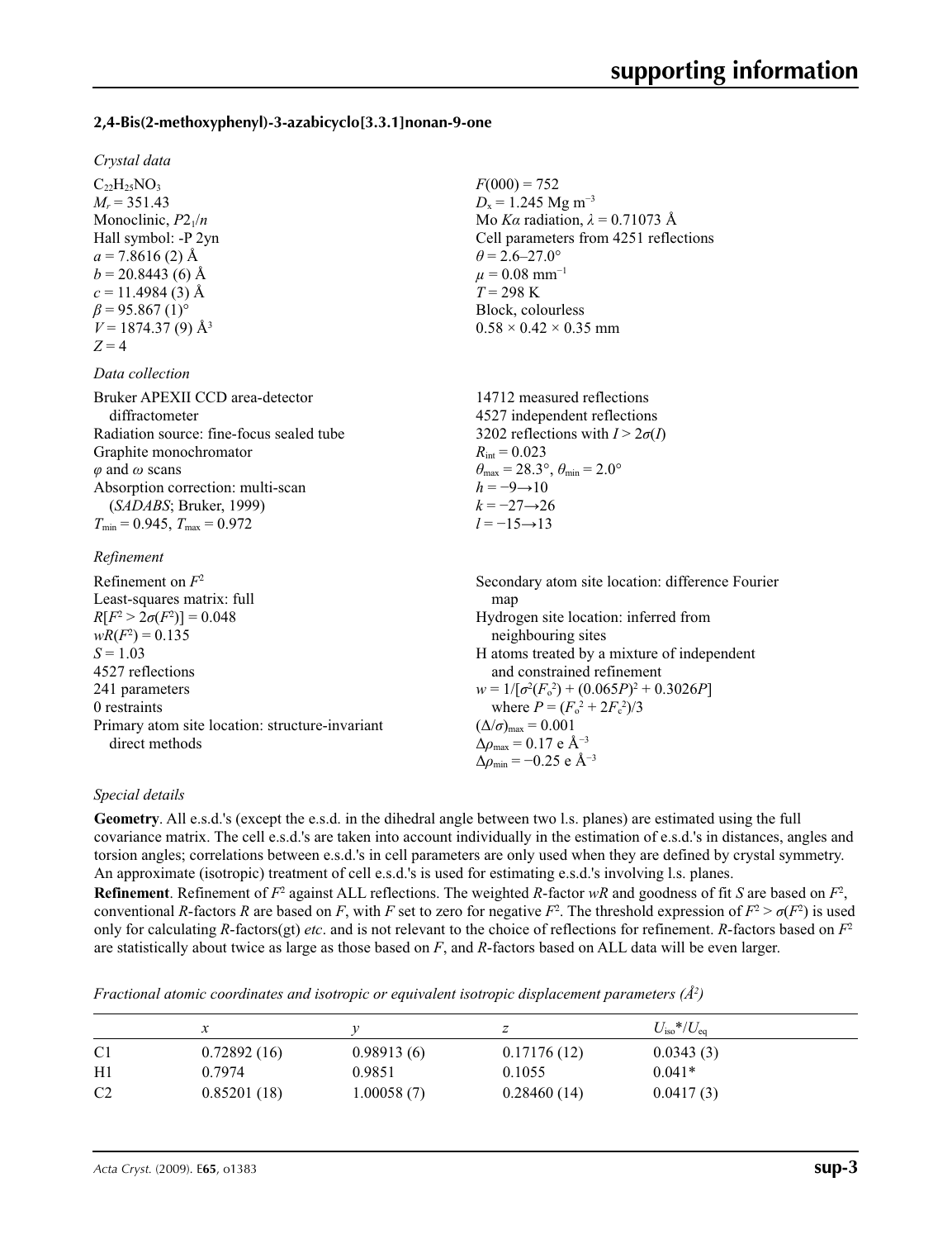| H2               | 0.9208           | 1.0389      | 0.2735      | $0.050*$     |
|------------------|------------------|-------------|-------------|--------------|
| C <sub>3</sub>   | 0.7636(2)        | 1.00894(8)  | 0.39684(15) | 0.0531(4)    |
| H <sub>3</sub> A | 0.8479           | 1.0232      | 0.4589      | $0.064*$     |
| H3B              | 0.6781           | 1.0424      | 0.3840      | $0.064*$     |
| C <sub>4</sub>   | 0.6779(2)        | 0.94870(9)  | 0.43724(15) | 0.0582(4)    |
| H <sub>4</sub> A | 0.5702           | 0.9424      | 0.3894      | $0.070*$     |
| H4B              | 0.6529           | 0.9545      | 0.5175      | $0.070*$     |
| C <sub>5</sub>   | 0.7881(2)        | 0.88909(8)  | 0.42979(15) | 0.0552(4)    |
| H <sub>5</sub> A |                  | 0.8515      |             | $0.066*$     |
|                  | 0.7179<br>0.8775 | 0.8896      | 0.4390      |              |
| H5B              |                  |             | 0.4945      | $0.066*$     |
| C6               | 0.87146(18)      | 0.88257(7)  | 0.31544(14) | 0.0435(4)    |
| H <sub>6</sub>   | 0.9521           | 0.8466      | 0.3229      | $0.052*$     |
| C7               | 0.74651(17)      | 0.87292(6)  | 0.20328(13) | 0.0366(3)    |
| H7               | 0.8145           | 0.8689      | 0.1368      | $0.044*$     |
| C8               | 0.96882(18)      | 0.94334(7)  | 0.29817(14) | 0.0431(4)    |
| C9               | 0.60420(16)      | 1.04380(6)  | 0.14722(12) | 0.0336(3)    |
| C10              | 0.43367(18)      | 1.03906(7)  | 0.16792(13) | 0.0415(3)    |
| H10              | 0.3947           | 1.0014      | 0.1994      | $0.050*$     |
| C11              | 0.32021(19)      | 1.08937(8)  | 0.14269(15) | 0.0478(4)    |
| H11              | 0.2061           | 1.0851      | 0.1560      | $0.057*$     |
| C12              | 0.37750(19)      | 1.14550(7)  | 0.09793(14) | 0.0467(4)    |
| H12              | 0.3019           | 1.1794      | 0.0818      | $0.056*$     |
| C13              | 0.54701(18)      | 1.15209(7)  | 0.07648(13) | 0.0422(3)    |
| H13              | 0.5850           | 1.1903      | 0.0462      | $0.051*$     |
| C14              | 0.65935(17)      | 1.10152(6)  | 0.10043(12) | 0.0352(3)    |
| C15              | 0.63790(17)      | 0.81319(6)  | 0.20774(13) | 0.0372(3)    |
| C16              | 0.69939(18)      | 0.75399(6)  | 0.17200(13) | 0.0402(3)    |
| C17              | 0.5962(2)        | 0.69992(7)  | 0.16825(15) | 0.0500(4)    |
| H17              | 0.6372           | 0.6609      | 0.1436      | $0.060*$     |
| C18              | 0.4323(2)        | 0.70404(8)  | 0.20125(16) | 0.0547(4)    |
| H18              | 0.3631           | 0.6677      | 0.1982      | $0.066*$     |
| C19              | 0.3707(2)        | 0.76145(8)  | 0.23863(15) | 0.0515(4)    |
| H19              | 0.2610           | 0.7639      | 0.2618      | $0.062*$     |
| C20              | 0.47349(18)      | 0.81559(7)  | 0.24150(14) | 0.0440(4)    |
| H20              | 0.4314           | 0.8543      | 0.2666      | $0.053*$     |
| C21              | 0.8836(2)        | 1.15648(10) | 0.01693(18) | 0.0661(5)    |
| H21A             | 0.8196           | 1.1579      | $-0.0587$   | $0.099*$     |
| H21B             | 1.0030           | 1.1519      | 0.0079      | $0.099*$     |
| H21C             | 0.8656           | 1.1955      | 0.0583      | $0.099*$     |
| C22              | 0.9277(2)        | 0.69656(8)  | 0.09613(18) | 0.0615(5)    |
| H22A             | 0.9330           | 0.6641      | 0.1556      | $0.092*$     |
| H22B             | 1.0402           | 0.7041      | 0.0736      | $0.092*$     |
| H22C             | 0.8538           | 0.6825      | 0.0293      | $0.092*$     |
| N1               | 0.63559(14)      | 0.92907(5)  | 0.18328(11) | 0.0358(3)    |
| O <sub>1</sub>   | 1.12212(14)      | 0.94572(6)  | 0.29471(13) | 0.0676(4)    |
|                  |                  |             |             |              |
| O <sub>2</sub>   | 0.82804(12)      | 1.10343(5)  | 0.08112(10) | 0.0470(3)    |
| O <sub>3</sub>   | 0.86248(14)      | 0.75428(5)  | 0.14027(11) | 0.0532(3)    |
| H <sub>1</sub> A | 0.567(2)         | 0.9222(7)   | 0.1162(15)  | $0.046(4)$ * |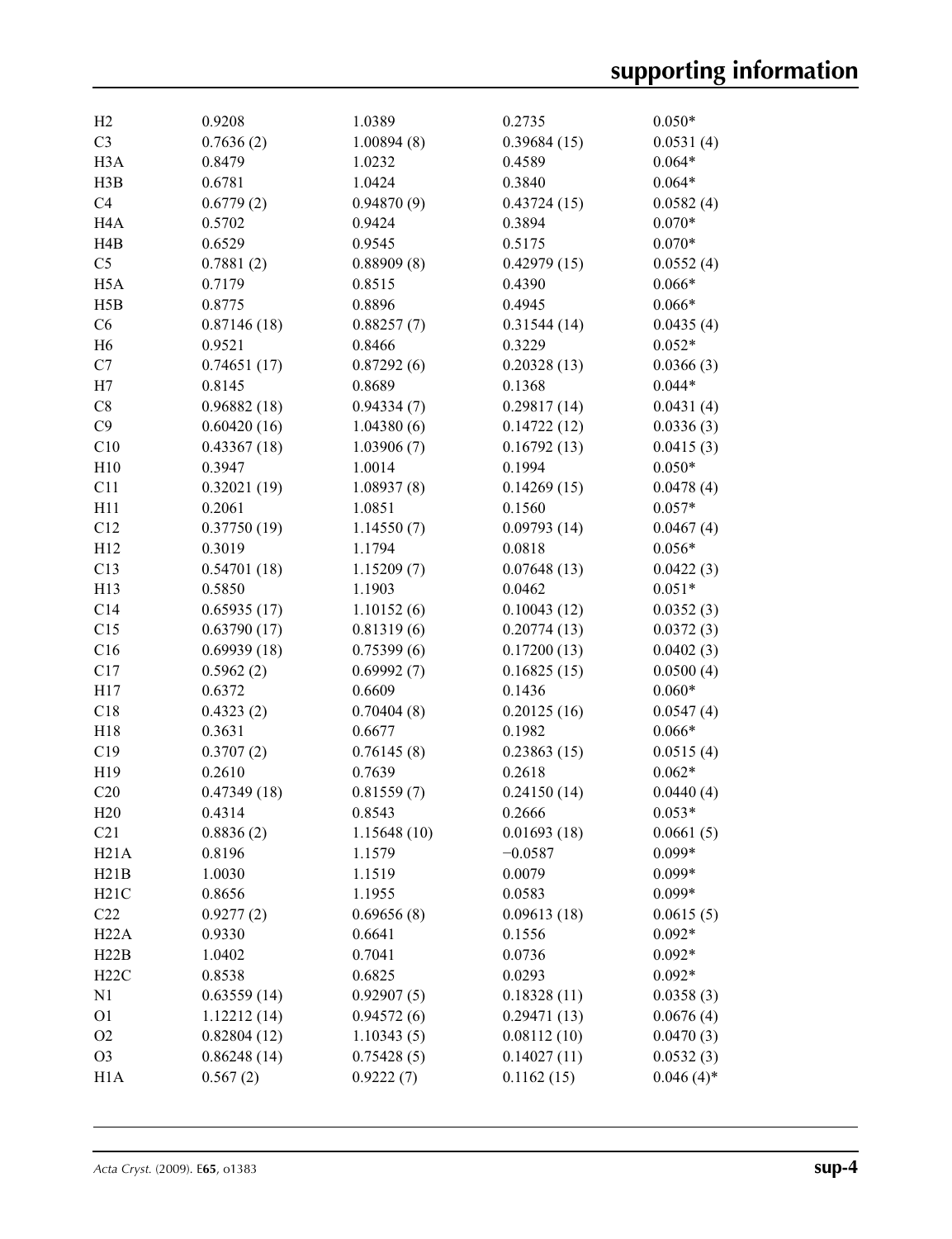# **supporting information**

|                | $U^{11}$   | $U^{22}$   | $U^{33}$   | $U^{12}$     | $U^{13}$     | $U^{23}$     |
|----------------|------------|------------|------------|--------------|--------------|--------------|
| C1             | 0.0332(6)  | 0.0317(6)  | 0.0388(8)  | $-0.0012(5)$ | 0.0068(6)    | $-0.0005(5)$ |
| C <sub>2</sub> | 0.0361(7)  | 0.0370(7)  | 0.0508(9)  | $-0.0062(6)$ | $-0.0013(6)$ | $-0.0005(6)$ |
| C <sub>3</sub> | 0.0589(10) | 0.0535(9)  | 0.0449(10) | 0.0039(8)    | $-0.0036(7)$ | $-0.0115(7)$ |
| C <sub>4</sub> | 0.0631(11) | 0.0733(12) | 0.0390(9)  | $-0.0011(9)$ | 0.0097(8)    | $-0.0040(8)$ |
| C <sub>5</sub> | 0.0598(10) | 0.0600(10) | 0.0444(10) | $-0.0077(8)$ | $-0.0023(8)$ | 0.0127(8)    |
| C6             | 0.0362(7)  | 0.0377(7)  | 0.0556(10) | 0.0035(6)    | $-0.0008(7)$ | 0.0060(7)    |
| C7             | 0.0354(7)  | 0.0309(6)  | 0.0446(8)  | $-0.0010(5)$ | 0.0093(6)    | 0.0003(6)    |
| C8             | 0.0344(7)  | 0.0488(8)  | 0.0448(9)  | $-0.0028(6)$ | $-0.0019(6)$ | 0.0000(7)    |
| C9             | 0.0345(7)  | 0.0327(6)  | 0.0336(8)  | $-0.0008(5)$ | 0.0029(5)    | $-0.0025(5)$ |
| C10            | 0.0378(7)  | 0.0399(7)  | 0.0477(9)  | $-0.0026(6)$ | 0.0091(6)    | 0.0008(6)    |
| C11            | 0.0347(7)  | 0.0532(9)  | 0.0567(10) | 0.0050(7)    | 0.0110(7)    | $-0.0022(8)$ |
| C12            | 0.0453(8)  | 0.0438(8)  | 0.0507(10) | 0.0126(7)    | 0.0038(7)    | $-0.0008(7)$ |
| C13            | 0.0473(8)  | 0.0356(7)  | 0.0433(9)  | 0.0015(6)    | 0.0033(7)    | 0.0029(6)    |
| C14            | 0.0339(7)  | 0.0374(7)  | 0.0346(7)  | $-0.0021(6)$ | 0.0041(5)    | $-0.0008(6)$ |
| C15            | 0.0397(7)  | 0.0348(7)  | 0.0371(8)  | $-0.0029(6)$ | 0.0031(6)    | 0.0040(6)    |
| C16            | 0.0436(8)  | 0.0344(7)  | 0.0431(9)  | $-0.0013(6)$ | 0.0060(6)    | 0.0058(6)    |
| C17            | 0.0620(10) | 0.0343(7)  | 0.0540(10) | $-0.0063(7)$ | 0.0073(8)    | 0.0020(7)    |
| C18            | 0.0591(10) | 0.0470(9)  | 0.0577(11) | $-0.0202(8)$ | 0.0045(8)    | 0.0071(8)    |
| C19            | 0.0427(8)  | 0.0565(10) | 0.0561(10) | $-0.0111(7)$ | 0.0089(7)    | 0.0090(8)    |
| C20            | 0.0431(8)  | 0.0427(8)  | 0.0469(9)  | $-0.0021(6)$ | 0.0086(7)    | 0.0025(7)    |
| C21            | 0.0463(9)  | 0.0827(13) | 0.0698(13) | $-0.0097(9)$ | 0.0081(8)    | 0.0362(10)   |
| C22            | 0.0672(11) | 0.0458(9)  | 0.0744(13) | 0.0096(8)    | 0.0209(9)    | $-0.0044(8)$ |
| N1             | 0.0344(6)  | 0.0299(6)  | 0.0419(7)  | $-0.0020(5)$ | $-0.0015(5)$ | $-0.0003(5)$ |
| <b>O1</b>      | 0.0330(6)  | 0.0683(8)  | 0.1010(11) | $-0.0040(5)$ | 0.0034(6)    | 0.0059(7)    |
| O <sub>2</sub> | 0.0359(5)  | 0.0468(6)  | 0.0593(7)  | $-0.0022(4)$ | 0.0104(5)    | 0.0138(5)    |
| O <sub>3</sub> | 0.0511(6)  | 0.0345(5)  | 0.0773(8)  | 0.0022(5)    | 0.0220(6)    | $-0.0021(5)$ |
|                |            |            |            |              |              |              |

*Atomic displacement parameters (Å2 )*

*Geometric parameters (Å, º)*

| $Cl - N1$  | 1.4640(16) | $C11 - C12$ | 1.373(2)   |
|------------|------------|-------------|------------|
| $C1 - C9$  | 1.5110(17) | $C11 - H11$ | 0.9300     |
| $C1-C2$    | 1.556(2)   | $C12 - C13$ | 1.387(2)   |
| $Cl-H1$    | 0.9800     | $Cl2-H12$   | 0.9300     |
| $C2-C8$    | 1.504(2)   | $C13 - C14$ | 1.3846(19) |
| $C2-C3$    | 1.537(2)   | $C13$ —H13  | 0.9300     |
| $C2-H2$    | 0.9800     | $C14 - 02$  | 1.3674(16) |
| $C3-C4$    | 1.520(2)   | $C15 - C20$ | 1.3879(19) |
| $C3$ —H3A  | 0.9700     | $C15 - C16$ | 1.4021(19) |
| $C3$ —H3B  | 0.9700     | $C16 - 03$  | 1.3684(17) |
| $C4 - C5$  | 1.522(2)   | $C16 - C17$ | 1.3868(19) |
| $C4 - H4A$ | 0.9700     | $C17 - C18$ | 1.383(2)   |
| $C4 - H4B$ | 0.9700     | $C17 - H17$ | 0.9300     |
| $C5-C6$    | 1.534(2)   | $C18 - C19$ | 1.376(2)   |
| $C5 - H5A$ | 0.9700     | $C18 - H18$ | 0.9300     |
| $C5 - H5B$ | 0.9700     | $C19 - C20$ | 1.386(2)   |
|            |            |             |            |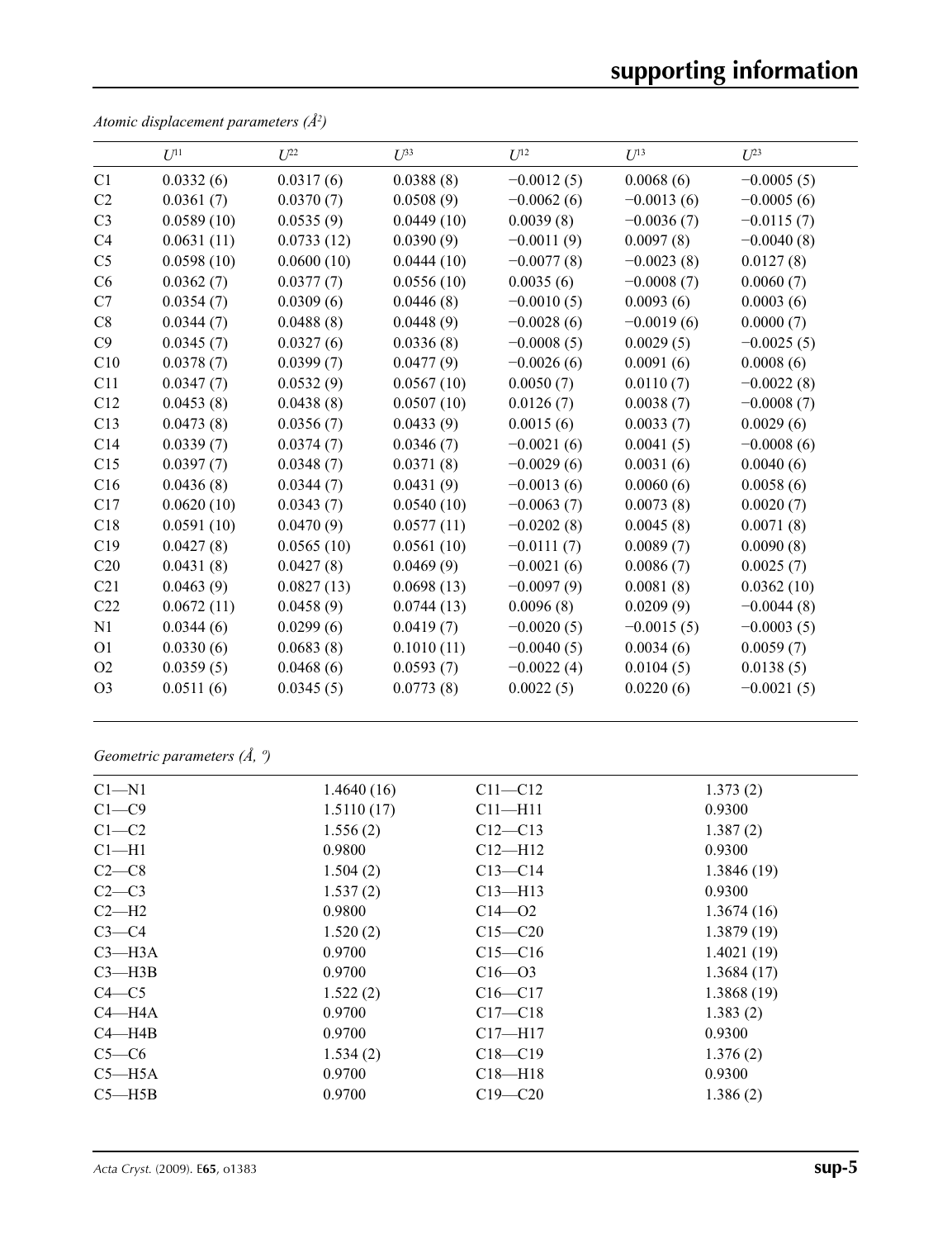| $C6-C8$          | 1.504(2)   | $C19 - H19$                  | 0.9300                   |
|------------------|------------|------------------------------|--------------------------|
| $C6 - C7$        | 1.552(2)   | $C20 - H20$                  | 0.9300                   |
| $C6 - H6$        | 0.9800     | $C21 - O2$                   | 1.4227(18)               |
| $C7 - N1$        | 1.4636(16) | $C21 - H21A$                 | 0.9600                   |
| $C7 - C15$       | 1.5136(17) | $C21 - H21B$                 | 0.9600                   |
| $C7 - H7$        | 0.9800     | $C21 - H21C$                 | 0.9600                   |
| $C8 - O1$        | 1.2109(17) | $C22 - O3$                   | 1.4216(18)               |
| $C9 - C10$       | 1.3889(18) | $C22-H22A$                   | 0.9600                   |
| $C9 - C14$       | 1.4044(18) | $C22-H22B$                   | 0.9600                   |
| $C10-C11$        | 1.388(2)   | $C22 - H22C$                 | 0.9600                   |
| $C10 - H10$      | 0.9300     | $N1 - H1A$                   | 0.907(17)                |
|                  |            |                              |                          |
| $N1-C1-C9$       | 109.89(10) | $C11 - C10 - H10$            | 119.3                    |
| $N1-C1-C2$       | 109.30(11) | $C9 - C10 - H10$             | 119.3                    |
| $C9 - C1 - C2$   | 112.12(11) | $C12 - C11 - C10$            | 119.60(13)               |
| $N1-C1-H1$       | 108.5      | $C12 - C11 - H11$            | 120.2                    |
| $C9 - C1 - H1$   | 108.5      | $C10 - C11 - H11$            | 120.2                    |
| $C2-C1-H1$       | 108.5      | $C11 - C12 - C13$            | 120.61(13)               |
| $C8-C2-C3$       | 109.05(13) | $C11 - C12 - H12$            | 119.7                    |
| $C8-C2-C1$       | 106.62(11) | $C13 - C12 - H12$            | 119.7                    |
| $C3-C2-C1$       | 114.94(12) | $C14 - C13 - C12$            | 119.63(13)               |
| $C8-C2-H2$       | 108.7      | $C14 - C13 - H13$            | 120.2                    |
| $C3-C2-H2$       | 108.7      | $C12 - C13 - H13$            | 120.2                    |
| $C1-C2-H2$       | 108.7      | $O2 - C14 - C13$             | 123.71(12)               |
| $C4-C3-C2$       | 114.56(13) | $O2 - C14 - C9$              | 115.45(12)               |
| $C4-C3-H3A$      | 108.6      | $C13-C14-C9$                 | 120.84(12)               |
| $C2-C3-H3A$      | 108.6      | $C20-C15-C16$                | 118.20(13)               |
| $C4 - C3 - H3B$  | 108.6      | $C20-C15-C7$                 | 121.64(12)               |
| $C2-C3-H3B$      | 108.6      | $C16-C15-C7$                 | 120.09(12)               |
| НЗА-СЗ-НЗВ       | 107.6      | $O3 - C16 - C17$             | 123.81 (13)              |
| $C3-C4-C5$       | 112.60(14) | $O3 - C16 - C15$             |                          |
| $C3-C4-H4A$      | 109.1      | $C17 - C16 - C15$            | 115.77(12)<br>120.41(13) |
| $C5-C4-H4A$      | 109.1      |                              |                          |
| $C3-C4-H4B$      |            | $C18-C17-C16$<br>C18-C17-H17 | 119.98(15)               |
|                  | 109.1      |                              | 120.0                    |
| $C5-C4-H4B$      | 109.1      | $C16 - C17 - H17$            | 120.0                    |
| HA—C4—H4B        | 107.8      | $C19 - C18 - C17$            | 120.47(14)               |
| $C4-C5-C6$       | 114.58(13) | $C19 - C18 - H18$            | 119.8                    |
| $C4-C5-H5A$      | 108.6      | $C17 - C18 - H18$            | 119.8                    |
| $C6-C5-H5A$      | 108.6      | $C18-C19-C20$                | 119.51(14)               |
| $C4-C5-H5B$      | 108.6      | $C18-C19-H19$                | 120.2                    |
| $C6-C5-H5B$      | 108.6      | C20-C19-H19                  | 120.2                    |
| $H5A - C5 - H5B$ | 107.6      | $C19 - C20 - C15$            | 121.41(14)               |
| $C8-C6-C5$       | 107.83(13) | $C19 - C20 - H20$            | 119.3                    |
| $C8-C6-C7$       | 106.67(12) | $C15 - C20 - H20$            | 119.3                    |
| $C5 - C6 - C7$   | 115.74(12) | $O2 - C21 - H21A$            | 109.5                    |
| $C8-C6-H6$       | 108.8      | $O2 - C21 - H21B$            | 109.5                    |
| $C5-C6-H6$       | 108.8      | $H21A - C21 - H21B$          | 109.5                    |
| $C7-C6-H6$       | 108.8      | $O2 - C21 - H21C$            | 109.5                    |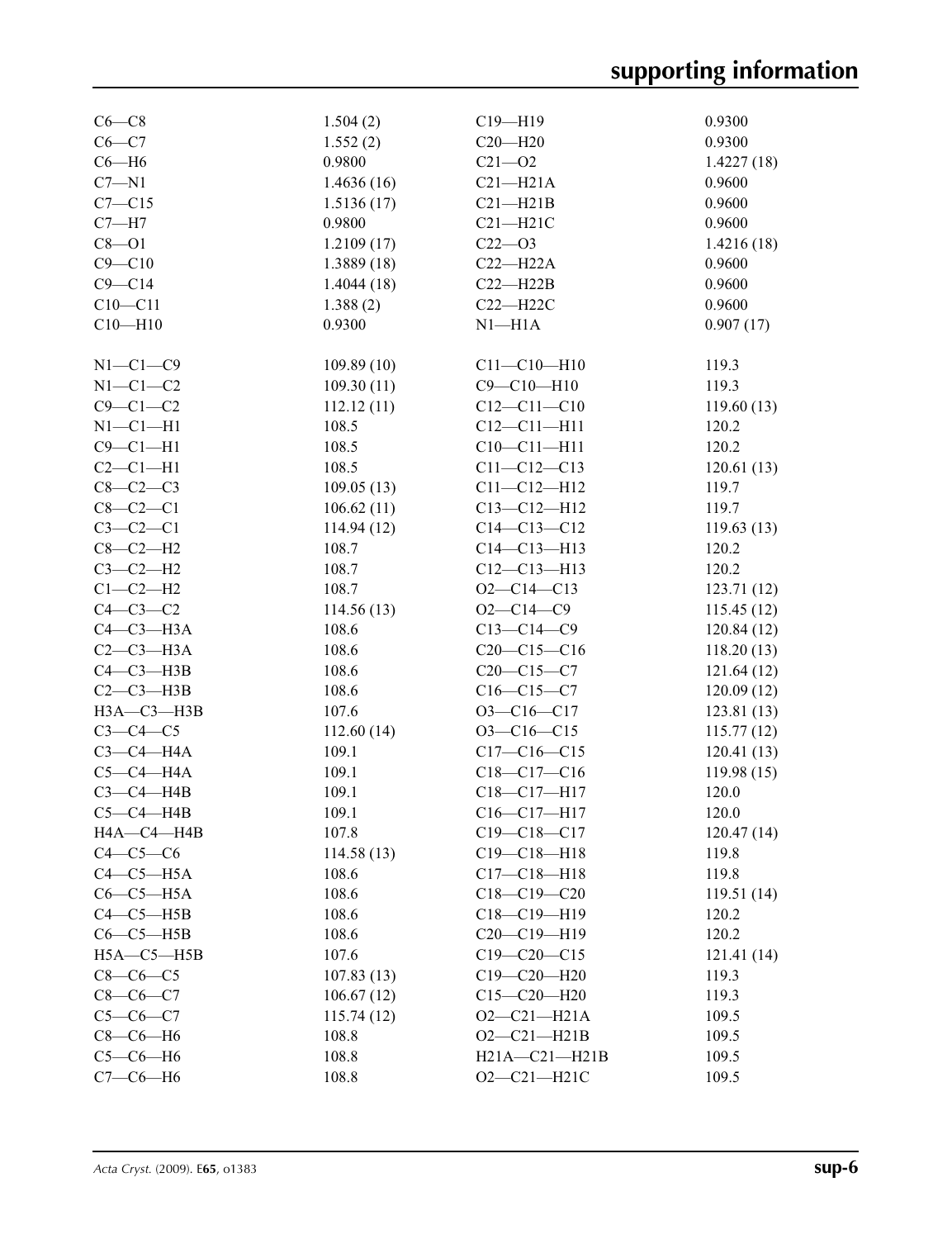| $N1 - C7 - C15$        | 109.52(11)    | H21A-C21-H21C            | 109.5         |
|------------------------|---------------|--------------------------|---------------|
| $N1-C7-C6$             | 110.07(11)    | H21B-C21-H21C            | 109.5         |
| $C15-C7-C6$            | 112.93(11)    | O3-C22-H22A              | 109.5         |
| $N1-C7-H7$             | 108.1         | O3-C22-H22B              | 109.5         |
| $C15-C7-H7$            | 108.1         | H22A-C22-H22B            | 109.5         |
| $C6-C7-H7$             | 108.1         | $O3-C22-H22C$            | 109.5         |
| $O1 - C8 - C6$         | 124.11(14)    | H22A-C22-H22C            | 109.5         |
| $O1 - C8 - C2$         |               | H22B-C22-H22C            | 109.5         |
|                        | 124.27(14)    |                          |               |
| $C6-C8-C2$             | 111.62(12)    | $C7 - N1 - C1$           | 113.70(10)    |
| $C10-C9-C14$           | 117.90(12)    | $C7 - N1 - H1A$          | 107.5(10)     |
| $C10-C9-C1$            | 122.25(12)    | $Cl-M1-H1A$              | 108.7(10)     |
| $C14-C9-C1$            | 119.85(11)    | $C14 - 02 - C21$         | 117.45(12)    |
| $C11 - C10 - C9$       | 121.42(13)    | $C16 - 03 - C22$         | 118.24(12)    |
| $N1 - C1 - C2 - C8$    | 58.24 (14)    | $C11-C12-C13-C14$        | 0.0(2)        |
| $C9 - C1 - C2 - C8$    | $-179.66(11)$ | $C12-C13-C14-O2$         | 179.37(14)    |
| $N1-C1-C2-C3$          | $-62.72(15)$  | $C12-C13-C14-C9$         | $-0.6(2)$     |
| $C9 - C1 - C2 - C3$    | 59.38 (15)    | $C10-C9-C14-02$          | $-179.60(12)$ |
| $C8 - C2 - C3 - C4$    | $-51.29(18)$  | $C1 - C9 - C14 - 02$     | $-0.42(19)$   |
| $C1 - C2 - C3 - C4$    | 68.33 (18)    | $C10-C9-C14-C13$         | 0.4(2)        |
| $C2 - C3 - C4 - C5$    | 43.6(2)       | $C1 - C9 - C14 - C13$    | 179.54 (13)   |
| $C3 - C4 - C5 - C6$    | $-45.3(2)$    | $N1-C7-C15-C20$          | $-26.68(19)$  |
| $C4 - C5 - C6 - C8$    | 54.13 (17)    | $C6 - C7 - C15 - C20$    | 96.37(16)     |
| $C4 - C5 - C6 - C7$    | $-65.18(18)$  | $N1-C7-C15-C16$          | 150.24(13)    |
| $C8-C6-C7-N1$          | $-57.03(14)$  | $C6-C7-C15-C16$          | $-86.71(16)$  |
| $C5-C6-C7-N1$          | 62.93(15)     | $C20-C15-C16-03$         | $-179.66(13)$ |
| $C8-C6-C7-C15$         | $-179.76(11)$ | $C7 - C15 - C16 - 03$    | 3.3(2)        |
| $C5-C6-C7-C15$         | $-59.81(16)$  | $C20-C15-C16-C17$        | 1.4(2)        |
| $C5-C6-C8-O1$          | 117.71(18)    | $C7 - C15 - C16 - C17$   | $-175.58(13)$ |
| $C7-C6-C8-O1$          | $-117.36(17)$ | $O3-C16-C17-C18$         | $-179.58(15)$ |
| $C5-C6-C8-C2$          | $-62.84(16)$  | $C15-C16-C17-C18$        | $-0.8(2)$     |
| $C7-C6-C8-C2$          | 62.09(16)     | $C16-C17-C18-C19$        | $-0.4(3)$     |
| $C3 - C2 - C8 - 01$    | $-118.78(18)$ | $C17-C18-C19-C20$        | 0.9(3)        |
| $C1 - C2 - C8 - 01$    | 116.57(17)    | $C18-C19-C20-C15$        | $-0.2(2)$     |
| $C3 - C2 - C8 - C6$    | 61.77(16)     | $C16-C15-C20-C19$        | $-1.0(2)$     |
| $C1 - C2 - C8 - C6$    | $-62.88(16)$  | $C7 - C15 - C20 - C19$   | 176.01 (14)   |
| $N1 - C1 - C9 - C10$   | 17.27(18)     | $C15-C7-N1-C1$           | $-177.14(11)$ |
| $C2 - C1 - C9 - C10$   | $-104.49(15)$ | $C6-C7-N1-C1$            | 58.14 (15)    |
| $N1 - C1 - C9 - C14$   | $-161.87(12)$ | $C9-C1-N1-C7$            |               |
| $C2-C1-C9-C14$         |               | $C2-C1-N1-C7$            | 178.03(11)    |
|                        | 76.37(16)     |                          | $-58.54(15)$  |
| $C14-C9-C10-C11$       | 0.4(2)        | $C13-C14-O2-C21$         | $-9.8(2)$     |
| $C1 - C9 - C10 - C11$  | $-178.73(14)$ | $C9 - C14 - 02 - C21$    | 170.19(14)    |
| $C9 - C10 - C11 - C12$ | $-1.0(2)$     | $C17-C16$ - $O3$ - $C22$ | 2.8(2)        |
| $C10-C11-C12-C13$      | 0.7(2)        | $C15-C16$ - $O3$ - $C22$ | $-176.03(14)$ |